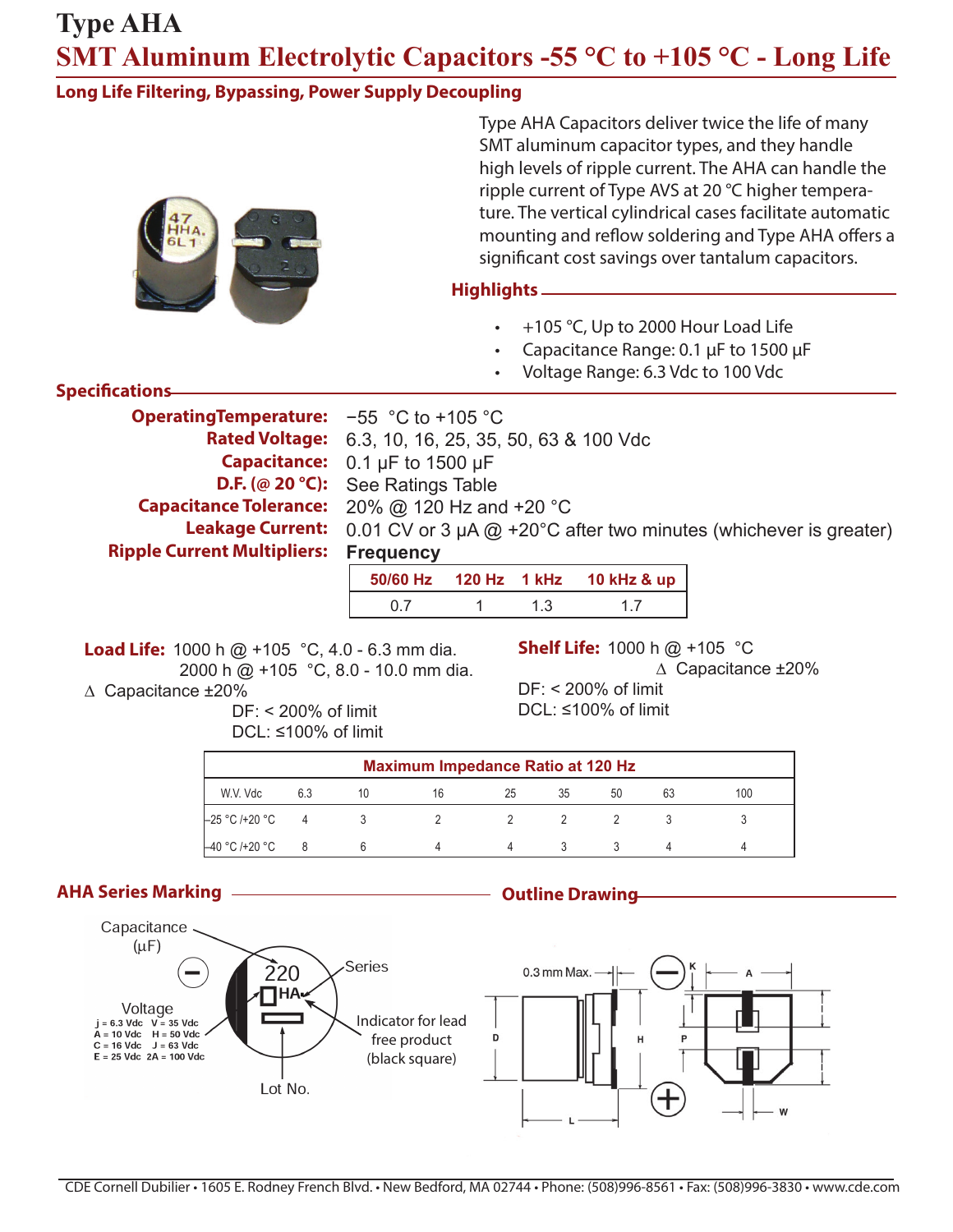### **Case Dimen-**

| Case     |             |                 |             |                   |     |              |         |                     |
|----------|-------------|-----------------|-------------|-------------------|-----|--------------|---------|---------------------|
| Code     | $D \pm 0.5$ | L               | $A \pm 0.2$ | $H$ (max) I (ref) |     | w            | P (ref) | κ                   |
| B        | 4           | $5.4 + .1 - .2$ | 4.3         | 5.5               | 1.8 | $0.65 + 0.1$ | 1       | $0.35 + 0.15/-0.20$ |
| С        | 5           | $5.4 + 1 - 2$   | 5.3         | 6.5               | 2.2 | $0.65 + 0.1$ | 1.5     | $0.35 + 0.15/-0.20$ |
| D        | 6.3         | $5.4 + .1 - .2$ | 6.6         | 7.8               | 2.6 | $0.65 + 0.1$ | 1.8     | $0.35 + 0.15/-0.20$ |
| $\times$ | 6.3         | $7.7 \pm .3$    | 6.6         | 7.8               | 2.6 | $0.65 + 0.1$ | 1.8     | $0.35 + 0.15/-0.20$ |
| E        | 8           | $6.2 + .3$      | 8.3         | 9.5               | 3.4 | $0.65 + 0.1$ | 2.2     | $0.35 + 0.15/-0.20$ |
| F        | 8           | $10.2 + 3$      | 8.3         | 10                | 3.4 | $0.90 + 0.2$ | 3.1     | $0.70 \pm 0.20$     |
| G        | 10          | $10.2 + 3$      | 10.3        | 12                | 3.5 | $0.90 + 0.2$ | 4.6     | $0.70 + 0.20$       |

#### **Ratings**

|           |                        | <b>Max</b> | Max           | Max                           | <b>Max</b>            |                |                  |                 |
|-----------|------------------------|------------|---------------|-------------------------------|-----------------------|----------------|------------------|-----------------|
|           | Catalog                | <b>DCL</b> | DF            | <b>ESR</b>                    | <b>Ripple Current</b> | Case           | <b>Size</b>      | <b>Quantity</b> |
| Cap       | <b>Part Number</b>     | 2 min.     | 120 Hz /20 °C | 120 Hz /20 °C                 | 120 Hz /105 °C        | Code           | DxL              | per Reel        |
| $(\mu F)$ |                        | (µA)       |               | $(\Omega)$                    | (mA)                  |                | (mm)             |                 |
|           | 22.0 AHA226M06B12T-F   | 3.0        | 0.30          | 6.3 Vdc (8 Vdc Surge)<br>22.6 | 29                    | B              | $4 \times 5.4$   | 2000            |
|           | 33.0 AHA336M06B12T-F   | 3.0        | 0.35          | 17.6                          | 29                    | В              | $4 \times 5.4$   | 2000            |
|           | 47.0 AHA476M06B12T-F   | 3.0        | 0.35          | 12.3                          | 36                    | B              | $4 \times 5.4$   | 2000            |
|           | 47.0 AHA476M06C12T-F   | 3.0        | 0.30          | 10.6                          | 46                    | C              | $5 \times 5.4$   | 1000            |
|           | 100.0 AHA107M06C12T-F  | 6.3        | 0.35          | 5.8                           | 47                    | C              | $5 \times 5.4$   | 1000            |
|           | 100.0 AHA107M06D16T-F  | 6.3        | 0.30          | 5.0                           | 71                    | D              | $6.3 \times 5.4$ | 1000            |
|           | 220.0 AHA227M06D16T-F  | 13.9       | 0.35          | 2.6                           | 74                    | D              | $6.3 \times 5.4$ | 1000            |
|           | 330.0 AHA337M06X16T-F  | 20.8       | 0.30          | 1.5                           | 105                   | X              | $6.3 \times 7.7$ | 900             |
|           | 330.0 AHA337M06F24T-F  | 20.8       | 0.35          | 1.8                           | 230                   | F              | 8 x 10.2         | 500             |
|           | 470.0 AHA477M06F24T-F  | 29.6       | 0.35          | 1.2                           | 300                   | F              | 8 x 10.2         | 500             |
|           | 1000.0 AHA108M06F24T-F | 63.0       | 0.35          | 0.6                           | 300                   | F              | 8 x 10.2         | 500             |
|           | 1000.0 AHA108M06G24T-F | 63.0       | 0.35          | 0.6                           | 400                   | G              | 10 x 10.2        | 500             |
|           | 1500.0 AHA158M06G24T-F | 94.5       | 0.35          | 0.4                           | 480                   | G              | 10 x 10.2        | 500             |
|           |                        |            |               | 10 Vdc (13 Vdc Surge)         |                       |                |                  |                 |
|           | 22.0 AHA226M10B12T-F   | 3.0        | 0.30          | 22.6                          | 28                    | $\overline{B}$ | $4 \times 5.4$   | 2000            |
|           | 33.0 AHA336M10B12T-F   | 3.3        | 0.30          | 15.1                          | 29                    | B              | $4 \times 5.4$   | 2000            |
|           | 33.0 AHA336M10C12T-F   | 3.3        | 0.22          | 11.1                          | 43                    | C              | $5 \times 5.4$   | 1000            |
|           | 47.0 AHA476M10C12T-F   | 4.7        | 0.30          | 10.6                          | 43                    | C              | $5 \times 5.4$   | 1000            |
|           | 100.0 AHA107M10D16T-F  | 10.0       | 0.30          | 5.0                           | 70                    | D              | $6.3 \times 5.4$ | 1000            |
|           | 100.0 AHA107M10E16T-F  | 10.0       | 0.26          | 4.3                           | 110                   | E              | $8 \times 6.2$   | 1000            |
|           | 220.0 AHA227M10X16T-F  | 22.0       | 0.22          | 1.7                           | 105                   | $\times$       | $6.3 \times 7.7$ | 900             |
|           | 220.0 AHA227M10F24T-F  | 22.0       | 0.26          | 2.0                           | 160                   | F              | 8 x 10.2         | 500             |
|           | 470.0 AHA477M10F24T-F  | 47.0       | 0.26          | 0.9                           | 200                   | F              | 8 x 10.2         | 500             |
|           | 470.0 AHA477M10G24T-F  | 47.0       | 0.26          | 0.9                           | 270                   | G              | 10 x 10.2        | 500             |
|           | 1000.0 AHA108M10G24T-F | 100.0      | 0.26          | 0.4                           | 580                   | G              | 10 x 10.2        | 500             |
|           |                        |            |               | 16 Vdc (20 Vdc Surge)         |                       |                |                  |                 |
|           | 10.0 AHA106M16B12T-F   | 3.0        | 0.16          | 26.5                          | 28                    | в              | $4 \times 5.4$   | 2000            |
|           | 22.0 AHA226M16B12T-F   | 3.5        | 0.26          | 19.6                          | 28                    | B              | $4 \times 5.4$   | 2000            |
|           | 22.0 AHA226M16C12T-F   | 3.5        | 0.16          | 12.1                          | 39                    | C              | $5 \times 5.4$   | 1000            |
|           | 33.0 AHA336M16C12T-F   | 5.3        | 0.26          | 13.1                          | 35                    | C              | $5 \times 5.4$   | 1000            |
|           | 47.0 AHA476M16C12T-F   | 7.5        | 0.26          | 9.2                           | 39                    | C              | $5 \times 5.4$   | 1000            |
|           | 47.0 AHA476M16D16T-F   | 7.5        | 0.16          | 5.6                           | 70                    | $\overline{D}$ | $6.3 \times 5.4$ | 1000            |
|           | 100.0 AHA107M16D16T-F  | 16.0       | 0.26          | 4.3                           | 70                    | D              | $6.3 \times 5.4$ | 1000            |
|           | 220.0 AHA227M16X16T-F  | 35.2       | 0.16          | 1.2                           | 105                   | X              | $6.3 \times 7.7$ | 900             |
|           | 220.0 AHA227M16F24T-F  | 35.2       | 0.20          | 1.5                           | 150                   | F              | 8 x 10.2         | 500             |
|           | 220.0 AHA227M16G24T-F  | 35.2       | 0.20          | 1.5                           | 210                   | G              | 10 x 10.2        | 500             |
|           | 330.0 AHA337M16F24T-F  | 52.8       | 0.20          | 1.0                           | 170                   | F              | 8 x 10.2         | 500             |
|           | 330.0 AHA337M16G24T-F  | 52.8       | 0.20          | 1.0                           | 230                   | G              | 10 x 10.2        | 500             |
|           | 470.0 AHA477M16F24T-F  | 75.2       | 0.20          | 0.7                           | 190                   | F              | 8 x 10.2         | 500             |
|           | 470.0 AHA477M16G24T-F  | 75.2       | 0.20          | 0.7                           | 340                   | G              | 10 x 10.2        | 500             |
|           |                        |            |               | 25 Vdc (31 Vdc Surge)         |                       |                |                  |                 |
|           | 4.7 AHA475M25B12T-F    | 3.0        | 0.14          | 49.4                          | 22                    | В              | $4 \times 5.4$   | 2000            |
|           | 10.0 AHA106M25B12T-F   | 3.0        | 0.20          | 33.2                          | 22                    | B              | $4 \times 5.4$   | 2000            |
|           | 10.0 AHA106M25C12T-F   | 3.0        | 0.14          | 23.2                          | 28                    | C              | $5 \times 5.4$   | 1000            |
|           | 22.0 AHA226M25C12T-F   | 5.5        | 0.20          | 15.1                          | 35                    | C              | $5 \times 5.4$   | 1000            |
|           | 22.0 AHA226M25D16T-F   | 5.5        | 0.14          | 10.6                          | 55                    | D              | $6.3 \times 5.4$ | 1000            |
|           | 33.0 AHA336M25C12T-F   | 8.3        | 0.20          | 10.0                          | 42                    | $\overline{C}$ | $5 \times 5.4$   | 1000            |
|           | 33.0 AHA336M25D16T-F   | 8.3        | 0.14          | 7.0                           | 65                    | D              | $6.3 \times 5.4$ | 1000            |
|           | 47.0 AHA476M25D16T-F   | 11.8       | 0.20          | 7.1                           | 70                    | D              | $6.3 \times 5.4$ | 1000            |
|           | 47.0 AHA476M25E16T-F   | 11.8       | 0.16          | 5.6                           | 91                    | Ε              | $8 \times 6.2$   | 1000            |
|           | 100.0 AHA107M25E16T-F  | 25.0       | 0.16          | 2.7                           | 91                    | Ε              | $8 \times 6.2$   | 1000            |
|           | 100.0 AHA107M25F24T-F  | 25.0       | 0.16          | 2.7                           | 130                   | F              | 8 x 10.2         | 500             |
|           | 220.0 AHA227M25F24T-F  | 55.0       | 0.16          | 1.2                           | 160                   | F              | 8 x 10.2         | 500             |
|           | 220.0 AHA227M25G24T-F  | 55.0       | 0.16          | 1.2                           | 190                   | G              | 10 x 10.2        | 500             |
|           | 330.0 AHA337M25F24T-F  | 82.5       | 0.16          | 0.8                           | 180                   | F              | 8 x 10.2         | 500             |
|           | 330.0 AHA337M25G24T-F  | 82.5       | 0.16          | 0.8                           | 340                   | G              | 10 x 10.2        | 500             |
|           | 470.0 AHA477M25G24T-F  | 117.5      | 0.16          | 0.6                           | 360                   | G              | 10 x 10.2        | 500             |

CDE Cornell Dubilier • 1605 E. Rodney French Blvd. • New Bedford, MA 02744 • Phone: (508)996-8561 • Fax: (508)996-3830 • www.cde.com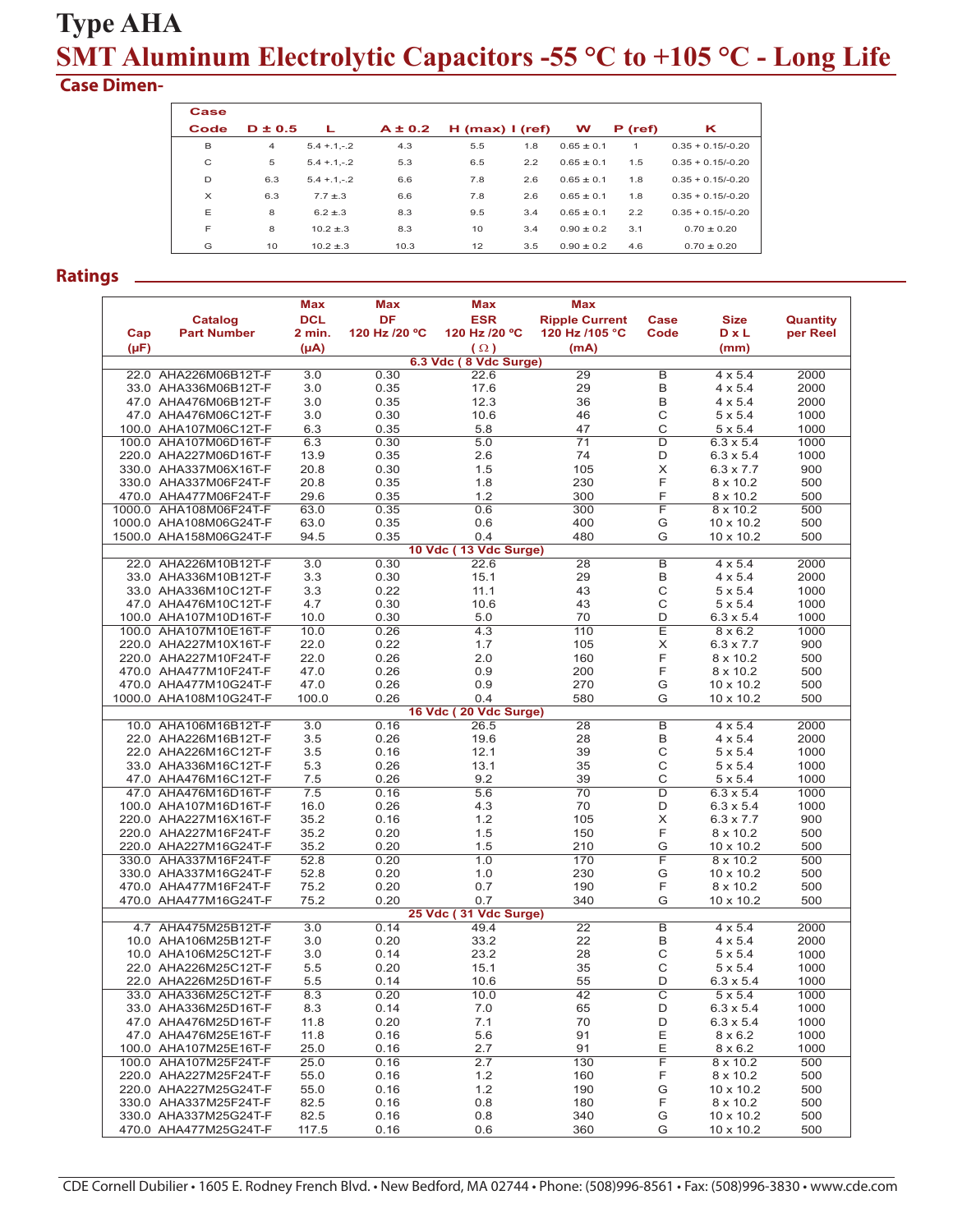| Cap<br>$(\mu F)$ | <b>Catalog</b><br><b>Part Number</b> | <b>Max</b><br><b>DCL</b><br>2 min.<br>$(\mu A)$ | <b>Max</b><br><b>DF</b><br>120 Hz /20 °C | <b>Max</b><br><b>ESR</b><br>120 Hz /20 °C<br>$(\Omega)$ | <b>Max</b><br><b>Ripple Current</b><br>120 Hz /105 °C<br>(mA) | Case<br>Code            | <b>Size</b><br><b>DxL</b><br>(mm) | <b>Quantity</b><br>per Reel |
|------------------|--------------------------------------|-------------------------------------------------|------------------------------------------|---------------------------------------------------------|---------------------------------------------------------------|-------------------------|-----------------------------------|-----------------------------|
|                  |                                      |                                                 |                                          | 35 Vdc (44 Vdc Surge)                                   |                                                               |                         |                                   |                             |
|                  | 4.7 AHA475M35B12T-F                  | 3.0                                             | 0.12                                     | 42.3                                                    | $\overline{22}$                                               | В                       | $4 \times 5.4$                    | 2000                        |
|                  | 10.0 AHA106M35B12T-F                 | 3.6                                             | 0.16                                     | 26.5                                                    | 22                                                            | B                       | $4 \times 5.4$                    | 2000                        |
|                  | 10.0 AHA106M35C12T-F                 | 3.6                                             | 0.12                                     | 19.9                                                    | 30                                                            | C                       | $5 \times 5.4$                    | 1000                        |
|                  | 22.0 AHA226M35C12T-F                 | 7.7                                             | 0.16                                     | 12.1                                                    | 35                                                            | С                       | $5 \times 5.4$                    | 1000                        |
|                  | 22.0 AHA226M35D16T-F                 | 7.7                                             | 0.12                                     | 9.0                                                     | 60                                                            | D                       | $6.3 \times 5.4$                  | 1000                        |
|                  | 33.0 AHA336M35D16T-F                 | 11.6                                            | 0.16                                     | 8.0                                                     | 42                                                            | $\overline{D}$          | $6.3 \times 5.4$                  | 1000                        |
|                  | 33.0 AHA336M35E16T-F                 | 11.6                                            | 0.14                                     | 7.0                                                     | 84                                                            | Ε                       | $8 \times 6.2$                    | 1000                        |
|                  | 47.0 AHA476M35E16T-F                 | 16.5                                            | 0.14                                     | 4.9                                                     | 84                                                            | Ε                       | $8 \times 6.2$                    | 1000                        |
|                  | 47.0 AHA476M35F24T-F                 | 16.5                                            | 0.14                                     | 4.9                                                     | 98                                                            | F                       | 8 x 10.2                          | 500                         |
|                  | 100.0 AHA107M35X16T-F                | 35.0                                            | 0.12                                     | 2.0                                                     | 84                                                            | X                       | $6.3 \times 7.7$                  | 900                         |
|                  | 100.0 AHA107M35F24T-F                | 35.0                                            | 0.14                                     | 2.3                                                     | 120                                                           | F                       | 8 x 10.2                          | 500                         |
|                  | 100.0 AHA107M35G24T-F                | 35.0                                            | 0.14                                     | 2.3                                                     | 160                                                           | G                       | 10 x 10.2                         | 500                         |
|                  | 220.0 AHA227M35F24T-F                | 77.0                                            | 0.14                                     | 1.1                                                     | 170                                                           | F                       | 8 x 10.2                          | 500                         |
|                  | 220.0 AHA227M35G24T-F                | 77.0                                            | 0.14                                     | 1.1                                                     | 210                                                           | G                       | 10 x 10.2                         | 500                         |
|                  | 330.0 AHA337M35G24T-F                | 115.5                                           | 0.14                                     | 0.7                                                     | 250                                                           | G                       | 10 x 10.2                         | 500                         |
|                  |                                      |                                                 |                                          | 50 Vdc (63 Vdc Surge)                                   |                                                               |                         |                                   |                             |
|                  | 0.10 AHA104M50B12T-F*                | 3.0                                             | 0.12                                     | 1990.0                                                  | $\mathbf{1}$                                                  | B                       | $4 \times 5.4$                    | 2000                        |
|                  | 0.22 AHA224M50B12T-F*                | 3.0                                             | 0.12                                     | 905.0                                                   | 2                                                             | В                       | $4 \times 5.4$                    | 2000                        |
|                  | 0.33 AHA334M50B12T-F*                | 3.0                                             | 0.12                                     | 603.0                                                   | 3                                                             | B                       | $4 \times 5.4$                    | 2000                        |
|                  | 0.47 AHA474M50B12T-F*                | 3.0                                             | 0.12                                     | 424.0                                                   | 5                                                             | B                       | $4 \times 5.4$                    | 2000                        |
|                  | 1.0 AHA105M50B12T-F                  | 3.0                                             | 0.12                                     | 199.0                                                   | 10                                                            | B                       | $4 \times 5.4$                    | 2000                        |
|                  | 2.2 AHA225M50B12T-F                  | 3.0                                             | 0.12                                     | 90.5                                                    | 16                                                            | B                       | $4 \times 5.4$                    | 2000                        |
|                  | 3.3 AHA335M50B12T-F                  | 3.0                                             | 0.12                                     | 60.3                                                    | 16                                                            | B                       | $4 \times 5.4$                    | 2000                        |
|                  | 4.7 AHA475M50C12T-F                  | 3.0                                             | 0.12                                     | 42.4                                                    | 23                                                            | С                       | $5 \times 5.4$                    | 1000                        |
|                  | 10.0 AHA106M50D16T-F                 | 5.0                                             | 0.12                                     | 19.9                                                    | 35                                                            | D                       | $6.3 \times 5.4$                  | 1000                        |
|                  | 22.0 AHA226M50E16T-F                 | 11.0                                            | 0.12                                     | 9.0                                                     | 70                                                            | Ε                       | $8 \times 6.2$                    | 1000                        |
|                  | 33.0 AHA336M50X16T-F                 | 16.5                                            | 0.12                                     | 6.0                                                     | 60                                                            | $\overline{\mathsf{x}}$ | $6.3 \times 7.7$                  | 900                         |
|                  | 33.0 AHA336M50E16T-F                 | 16.5                                            | 0.12                                     | 6.0                                                     | 70                                                            | Ε                       | $8 \times 6.2$                    | 1000                        |
|                  | 33.0 AHA336M50F24T-F                 | 16.5                                            | 0.12                                     | 6.0                                                     | 91                                                            | F                       | 8 x 10.2                          | 500                         |
|                  | 47.0 AHA476M50X16T-F                 | 23.5                                            | 0.12                                     | 4.2                                                     | 63                                                            | X                       | $6.3 \times 7.7$                  | 900                         |
|                  | 47.0 AHA476M50F24T-F                 | 23.5                                            | 0.12                                     | 4.2                                                     | 95                                                            | F                       | 8 x 10.2                          | 500                         |
|                  |                                      |                                                 |                                          | 4.2                                                     |                                                               |                         |                                   |                             |
|                  | 47.0 AHA476M50G24T-F                 | 23.5                                            | 0.12                                     |                                                         | 100                                                           | G                       | 10 x 10.2                         | 500                         |
|                  | 100.0 AHA107M50F24T-F                | 50.0                                            | 0.12                                     | 2.0                                                     | 110                                                           | F                       | 8 x 10.2                          | 500                         |
|                  | 100.0 AHA107M50G24T-F                | 50.0                                            | 0.12                                     | 2.0                                                     | 120                                                           | G                       | 10 x 10.2                         | 500                         |
|                  | 220.0 AHA227M50G24T-F                | 110.0                                           | 0.12                                     | 0.9                                                     | 150                                                           | G                       | 10 x 10.2                         | 500                         |
|                  |                                      |                                                 |                                          | 63 Vdc (75 Vdc Surge)                                   |                                                               |                         |                                   |                             |
|                  | 10.0 AHA106M63E16T-F                 | 6.3                                             | 0.18                                     | 29.9                                                    | 25                                                            | Ε                       | $8 \times 6.2$                    | 1000                        |
|                  | 22.0 AHA226M63E16T-F                 | 13.9                                            | 0.18                                     | 13.6                                                    | 30                                                            | Ε                       | $8 \times 6.2$                    | 1000                        |
|                  | 22.0 AHA226M63F24T-F                 | 13.9                                            | 0.18                                     | 13.6                                                    | 30                                                            | F                       | 8 x 10.2                          | 500                         |
|                  | 33.0 AHA336M63G24T-F                 | 20.8                                            | 0.18                                     | 9.0                                                     | 45                                                            | G                       | 10 x 10.2                         | 500                         |
|                  | 47.0 AHA476M63F24T-F                 | 29.6                                            | 0.18                                     | 6.3                                                     | 50                                                            | F                       | 8 x 10.2                          | 500                         |
|                  | 47.0 AHA476M63G24T-F                 | 29.6                                            | 0.18                                     | 6.3                                                     | 50                                                            | G                       | 10 x 10.2                         | 500                         |
|                  |                                      |                                                 |                                          | 100 Vdc (125 Vdc Surge)                                 |                                                               |                         |                                   |                             |
|                  | 3.3 AHA335M2AE16T-F                  | 3.3                                             | 0.18                                     | 90.5                                                    | 30                                                            | Ε                       | $8 \times 6.2$                    | 1000                        |
|                  | 4.7 AHA475M2AE16T-F*                 | 4.7                                             | 0.18                                     | 63.5                                                    | 30                                                            | Ε                       | $8 \times 6.2$                    | 1000                        |
|                  | 4.7 AHA475M2AF24T-F*                 | 4.7                                             | 0.18                                     | 63.5                                                    | 50                                                            | F                       | 8 x 10.2                          | 500                         |
|                  | 10.0 AHA106M2AF24T-F                 | 10.0                                            | 0.18                                     | 29.8                                                    | 55                                                            | F                       | 8 x 10.2                          | 500                         |
|                  | 22.0 AHA226M2AF24T-F                 | 22.0                                            | 0.18                                     | 13.6                                                    | 55                                                            | F                       | 8 x 10.2                          | 500                         |
|                  | 22.0 AHA226M2AG24T-F                 | 22.0                                            | 0.18                                     | 13.6                                                    | 60                                                            | G                       | 10 x 10.2                         | 500                         |
|                  | 33.0 AHA336M2AG24T-F                 | 33.0                                            | 0.18                                     | 9.0                                                     | 65                                                            | G                       | 10 x 10.2                         | 500                         |
|                  | * denotes a discontinued part        |                                                 |                                          |                                                         |                                                               |                         |                                   |                             |
|                  |                                      |                                                 |                                          |                                                         |                                                               |                         |                                   |                             |

|               | 1 апримента оузин-        |                    |                              |             |                          |                  |
|---------------|---------------------------|--------------------|------------------------------|-------------|--------------------------|------------------|
| <b>AHA</b>    | 106                       | M                  | 16                           | в           | 12T                      | – F              |
|               |                           |                    |                              |             |                          |                  |
| <b>Series</b> | <b>Capacitance</b>        | <b>Capacitance</b> | <b>Voltage</b>               | <b>Case</b> | <b>Packaging</b>         | <b>RoHS</b>      |
|               | $104 = 0.1 \,\mu F$       | <b>Tolerance</b>   | $06 = 6.3$ Vdc $35 = 35$ Vdc | Code        | <b>Information</b>       | <b>Compliant</b> |
|               | $105 = 1.0 \mu F$         | $M = \pm 20\%$     | $10 = 10$ Vdc $50 = 50$ Vdc  | $B = B$     | $12$ = Carrier Tape      |                  |
|               | $106 = 10.0 \text{ µF}$   |                    | $16 = 16$ Vdc $63 = 63$ Vdc  |             | Width (mm)               |                  |
|               | $107 = 100.0 \text{ µF}$  |                    | $25 = 25$ Vdc $2A = 100$ Vdc |             | $T = \text{Tape}$ & Reel |                  |
|               | $108 = 1000.0 \text{ µF}$ |                    |                              |             | $B = Bulk$               |                  |

CDE Cornell Dubilier • 1605 E. Rodney French Blvd. • New Bedford, MA 02744 • Phone: (508)996-8561 • Fax: (508)996-3830 • www.cde.com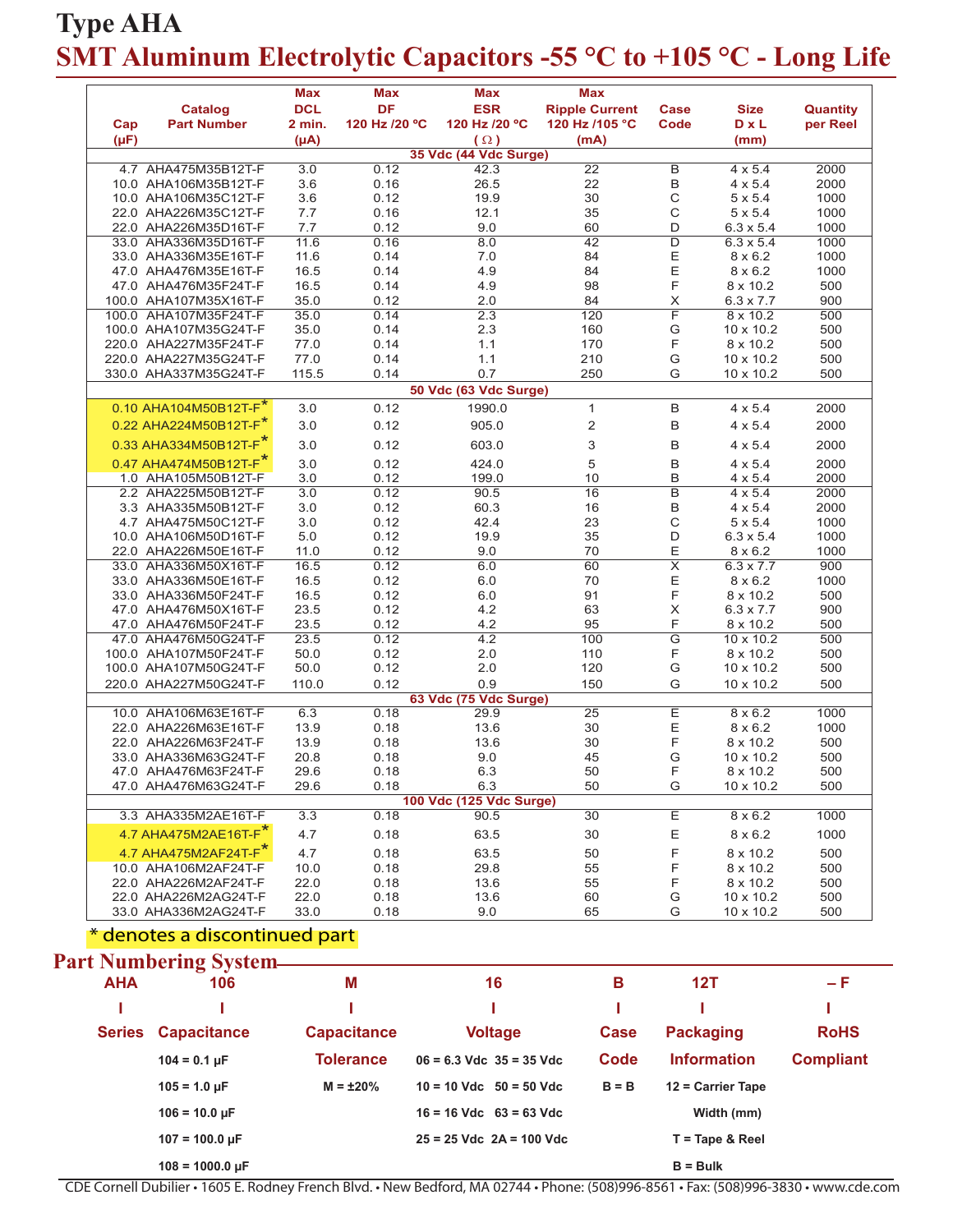## **Type AHA SMT Aluminum Electrolytic Capacitors -55 °C to +105 °C - Long Life Typical Performance Curves**



CDE Cornell Dubilier • 1605 E. Rodney French Blvd. • New Bedford, MA 02744 • Phone: (508)996-8561 • Fax: (508)996-3830 • www.cde.com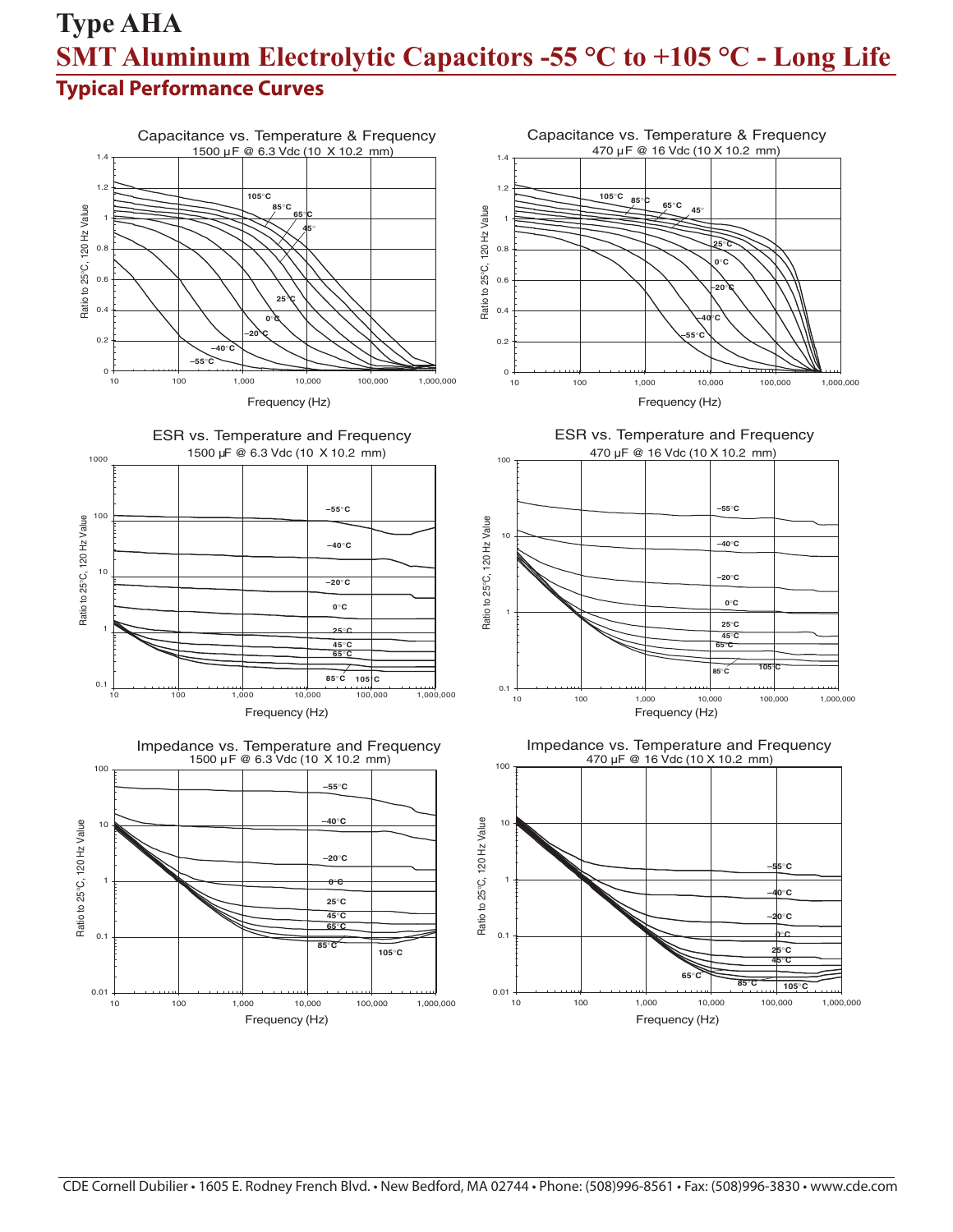

## **Reflow Soldering Temperature Profile for Part Numbers Ending in –F**



See SMT application guide for land pattern, tape and reel specifications, and cleaning information.